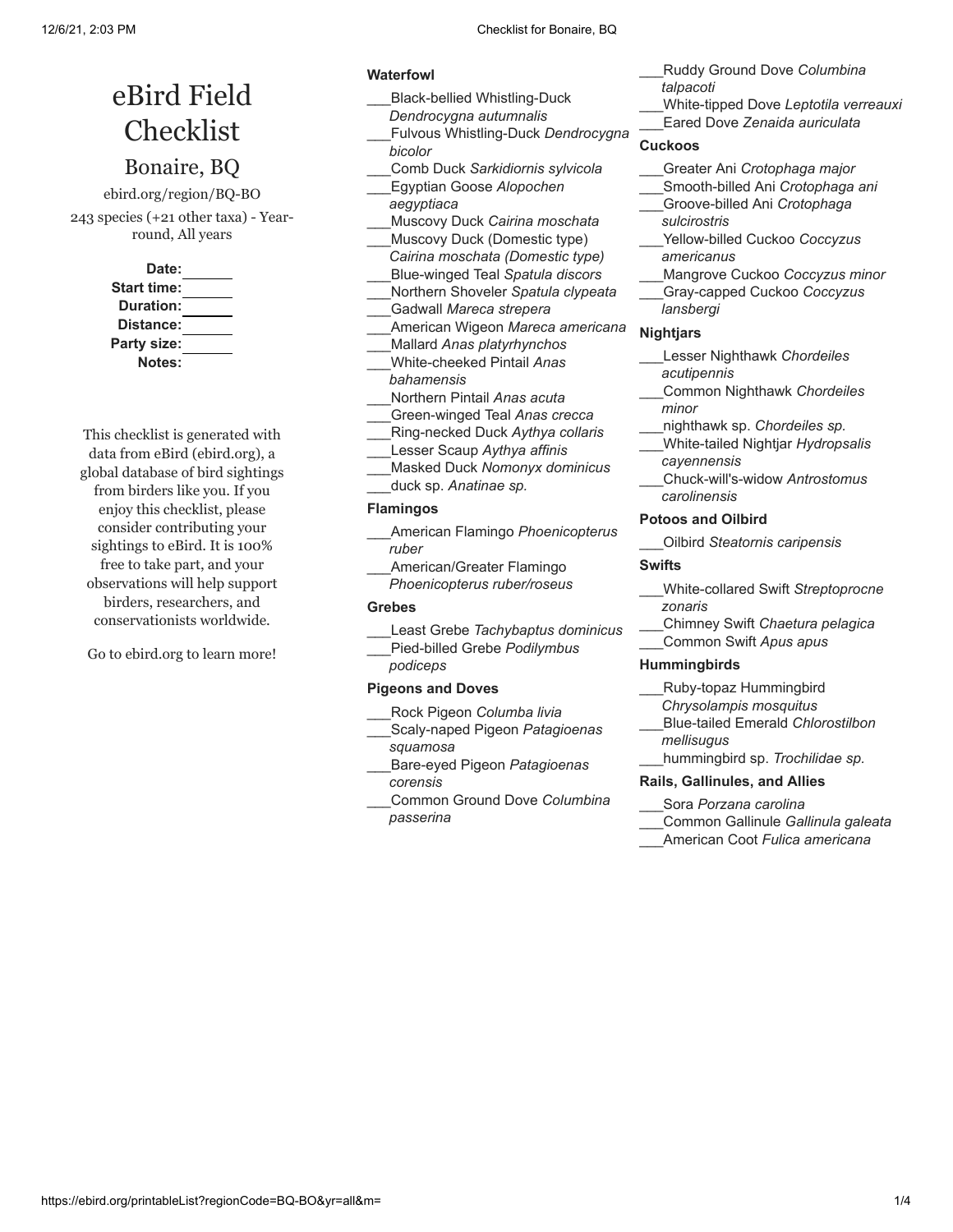\_\_\_Purple Gallinule *Porphyrio martinica*

### **Finfoots**

\_\_\_Sungrebe *Heliornis fulica*

### **Shorebirds**

- \_\_\_Black-necked Stilt *Himantopus mexicanus*
- \_\_\_American Avocet *Recurvirostra americana*
- \_\_\_American Oystercatcher *Haematopus palliatus*
- \_\_\_Black-bellied Plover *Pluvialis squatarola*
- \_\_\_American Golden-Plover *Pluvialis dominica*
- \_\_\_Southern Lapwing *Vanellus chilensis*
- \_\_\_Collared Plover *Charadrius collaris*
- \_\_\_Snowy Plover *Charadrius nivosus*
- \_\_\_Wilson's Plover *Charadrius wilsonia* \_\_\_Semipalmated Plover *Charadrius*
- *semipalmatus*
- \_\_\_Piping Plover *Charadrius melodus*
- \_\_\_Killdeer *Charadrius vociferus*
- \_\_\_small plover sp. *Charadrius sp.*
- \_\_\_plover sp. *Charadriidae sp.*
- \_\_\_Northern Jacana *Jacana spinosa*
- \_\_\_Wattled Jacana *Jacana jacana*
- \_\_\_Upland Sandpiper *Bartramia longicauda*
- \_\_\_Whimbrel *Numenius phaeopus*
- \_\_\_Hudsonian Godwit *Limosa haemastica*
- \_\_\_Ruddy Turnstone *Arenaria interpres*
- \_\_\_Red Knot *Calidris canutus*
- \_\_\_Stilt Sandpiper *Calidris himantopus*
- \_\_\_Sanderling *Calidris alba*
- \_\_\_Dunlin *Calidris alpina*
- \_\_\_Baird's Sandpiper *Calidris bairdii*
- \_\_\_Least Sandpiper *Calidris minutilla*
- \_\_\_White-rumped Sandpiper *Calidris fuscicollis*
- \_\_\_Buff-breasted Sandpiper *Calidris subruficollis*
- \_\_\_Pectoral Sandpiper *Calidris melanotos*
- \_\_\_Semipalmated Sandpiper *Calidris pusilla*
- \_\_\_Western Sandpiper *Calidris mauri*
- Semipalmated/Western Sandpiper *Calidris pusilla/mauri*
- \_\_\_peep sp. *Calidris sp. (peep sp.)*
- \_\_\_Short-billed Dowitcher *Limnodromus griseus*
- \_\_\_Long-billed Dowitcher *Limnodromus scolopaceus*
- \_\_\_Short-billed/Long-billed Dowitcher *Limnodromus griseus/scolopaceus* \_\_\_Wilson's Snipe *Gallinago delicata*
- \_\_\_Wilson's Phalarope *Phalaropus tricolor*
- \_\_\_Red-necked Phalarope *Phalaropus lobatus*
- \_\_\_Red Phalarope *Phalaropus fulicarius*
- \_\_\_Spotted Sandpiper *Actitis macularius*
- \_\_\_Solitary Sandpiper *Tringa solitaria*
- \_\_\_Greater Yellowlegs *Tringa melanoleuca*
- \_\_\_Willet *Tringa semipalmata*
- \_\_\_Lesser Yellowlegs *Tringa flavipes* \_\_\_Greater/Lesser Yellowlegs *Tringa*
- *melanoleuca/flavipes*
- \_\_\_Scolopacidae sp. *Scolopacidae sp.* \_\_\_large shorebird sp. *Scolopacidae sp.*
- *(large shorebird sp.)*
- \_\_\_shorebird sp. *Charadriiformes sp.*

## **Skuas and Jaegers**

- \_\_\_Parasitic Jaeger *Stercorarius parasiticus*
- **Gulls, Terns, and Skimmers**
- \_\_\_Bonaparte's Gull *Chroicocephalus philadelphia*
- \_\_\_Black-headed Gull *Chroicocephalus ridibundus*
- \_\_\_Laughing Gull *Leucophaeus atricilla* \_\_\_Ring-billed Gull *Larus delawarensis*
- \_\_\_Herring Gull *Larus argentatus*
- \_\_\_Lesser Black-backed Gull *Larus fuscus*
- \_\_\_Great Black-backed Gull *Larus marinus*
- \_\_\_Brown Noddy *Anous stolidus*
- \_\_\_Sooty Tern *Onychoprion fuscatus*
- \_\_\_Least Tern *Sternula antillarum*
- \_\_\_Little/Least Tern *Sternula albifrons/antillarum*
- \_\_\_Gull-billed Tern *Gelochelidon nilotica*
- \_\_\_Caspian Tern *Hydroprogne caspia*
- \_\_\_Black Tern *Chlidonias niger*
- \_\_\_White-winged Tern *Chlidonias leucopterus*
- \_\_\_Roseate Tern *Sterna dougallii*
- \_\_\_Common Tern *Sterna hirundo*
- \_\_\_Royal Tern *Thalasseus maximus*
- \_\_\_Sandwich Tern *Thalasseus sandvicensis*
- \_\_\_tern sp. *Sterninae sp.*
- \_\_\_Black Skimmer *Rynchops niger*

# **Tropicbirds**

- \_\_\_White-tailed Tropicbird *Phaethon lepturus*
- \_\_\_Red-billed Tropicbird *Phaethon aethereus*

### **Storm-Petrels**

- \_\_\_Wilson's Storm-Petrel *Oceanites oceanicus*
- \_\_\_Leach's Storm-Petrel *Hydrobates leucorhous*

### **Petrels, Shearwaters, and Diving-Petrels**

- \_\_\_Black-capped Petrel *Pterodroma hasitata*
- \_\_\_Cory's Shearwater *Calonectris diomedea*
- \_\_\_Great Shearwater *Ardenna gravis*
- \_\_\_Audubon's Shearwater *Puffinus lherminieri*

# **Frigatebirds, Boobies, and Gannets**

\_\_\_Magnificent Frigatebird *Fregata magnificens*

This field checklist was generated using eBird (ebird.org)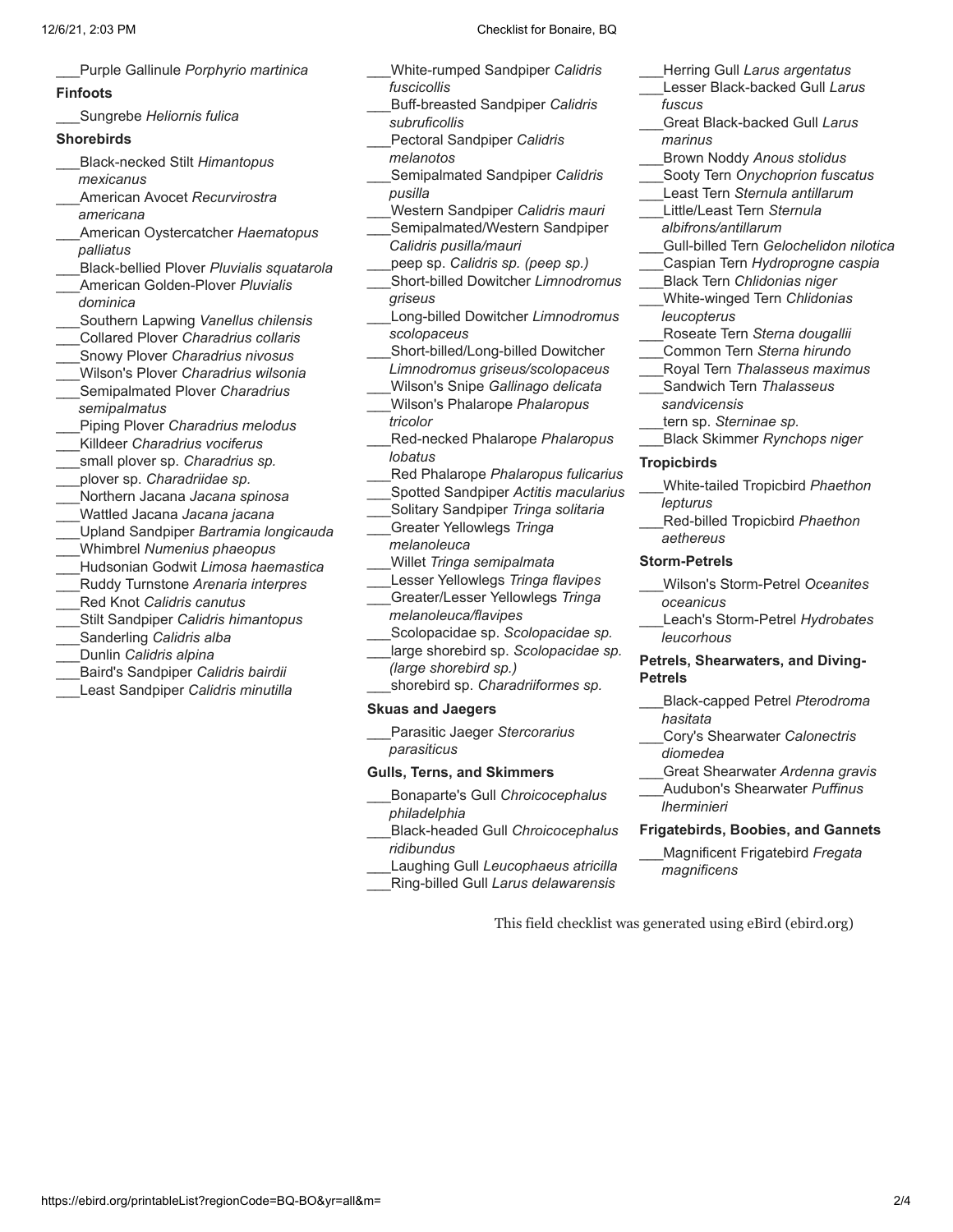- \_\_\_Great Frigatebird *Fregata minor*
- \_\_\_Masked Booby *Sula dactylatra*
- \_\_\_Brown Booby *Sula leucogaster*
- \_\_\_Red-footed Booby *Sula sula*

# **Cormorants and Anhingas**

- \_\_\_Double-crested Cormorant *Nannopterum auritum*
- \_\_\_Neotropic Cormorant *Nannopterum brasilianum*

### **Pelicans**

\_\_\_Brown Pelican *Pelecanus occidentalis*

### **Herons, Ibis, and Allies**

- \_\_\_Great Blue Heron *Ardea herodias*
- \_\_\_Great Egret *Ardea alba*
- \_\_\_Snowy Egret *Egretta thula*
- \_\_\_Little Blue Heron *Egretta caerulea*
- \_\_\_Tricolored Heron *Egretta tricolor*
- \_\_\_Reddish Egret *Egretta rufescens* \_\_\_Cattle Egret *Bubulcus ibis*
- \_\_\_white egret sp. *Ardea/Egretta/Bubulcus*
- *sp.*
- \_\_\_Green Heron *Butorides virescens*
- \_\_\_Striated Heron *Butorides striata*
- \_\_\_Whistling Heron *Syrigma sibilatrix* \_\_\_Black-crowned Night-Heron *Nycticorax nycticorax*
- \_\_\_Yellow-crowned Night-Heron *Nyctanassa violacea*
- \_\_\_Boat-billed Heron *Cochlearius*
- *cochlearius*
- \_\_\_heron sp. *Ardeidae sp.*
- \_\_\_Scarlet Ibis *Eudocimus ruber*
- \_\_\_Glossy Ibis *Plegadis falcinellus*
- \_\_\_Roseate Spoonbill *Platalea ajaja*

### **Vultures, Hawks, and Allies**

\_\_\_Black Vulture *Coragyps atratus*

- \_\_\_Osprey *Pandion haliaetus*
- \_\_\_Swallow-tailed Kite *Elanoides forficatus*
- \_\_\_Long-winged Harrier *Circus buffoni* \_\_\_White-tailed Hawk *Geranoaetus*
- *albicaudatus*

# **Owls**

\_\_\_Barn Owl *Tyto alba*

### **Kingfishers**

- \_\_\_Ringed Kingfisher *Megaceryle torquata*
- \_\_\_Belted Kingfisher *Megaceryle alcyon*
- \_\_\_American Pygmy Kingfisher *Chloroceryle aenea*

### **Woodpeckers**

Yellow-bellied Sapsucker *Sphyrapicus varius*

### **Falcons and Caracaras**

- \_\_\_Crested Caracara *Caracara plancus*
- \_\_\_Yellow-headed Caracara *Milvago*
- *chimachima*
- \_\_\_American Kestrel *Falco sparverius*
- \_\_\_Merlin *Falco columbarius*
- \_\_\_Peregrine Falcon *Falco peregrinus*

# **Parrots, Parakeets, and Allies**

- \_\_\_Yellow-shouldered Parrot *Amazona barbadensis*
- \_\_\_Brown-throated Parakeet *Eupsittula pertinax*

### **Tyrant Flycatchers: Elaenias, Tyrannulets, and Allies**

\_\_\_Lesser Elaenia *Elaenia chiriquensis* \_\_\_Caribbean Elaenia *Elaenia martinica*

### **Tyrant Flycatchers: Pewees, Kingbirds, and Allies**

- \_\_\_Olive-sided Flycatcher *Contopus cooperi*
- \_\_\_Eastern Wood-Pewee *Contopus virens*
- \_\_\_Northern Scrub-Flycatcher *Sublegatus arenarum*
- \_\_\_Pied Water-Tyrant *Fluvicola pica*
- \_\_\_Brown-crested Flycatcher *Myiarchus tyrannulus*
- \_\_\_Streaked Flycatcher *Myiodynastes*
- *maculatus*
- \_\_\_Crowned Slaty Flycatcher
- *Empidonomus aurantioatrocristatus* \_\_\_Tropical Kingbird *Tyrannus*
- *melancholicus*
- \_\_\_Eastern Kingbird *Tyrannus tyrannus*
- \_\_\_Gray Kingbird *Tyrannus dominicensis*
- \_\_\_Fork-tailed Flycatcher *Tyrannus*

# **Vireos**

*savana*

- \_\_\_Red-eyed Vireo *Vireo olivaceus*
- \_\_\_Chivi Vireo *Vireo chivi*
- \_\_\_Red-eyed/Chivi Vireo *Vireo olivaceus/chivi*
- \_\_\_Black-whiskered Vireo *Vireo altiloquus*

### **Martins and Swallows**

- \_\_\_Blue-and-white Swallow
- *Pygochelidon cyanoleuca*
- Southern Rough-winged Swallow *Stelgidopteryx ruficollis*
- \_\_\_Purple Martin *Progne subis* \_\_\_Caribbean Martin *Progne*
	- *dominicensis*
- \_\_\_Cuban/Caribbean/Sinaloa Martin (Snowy-bellied Martin) *Progne cryptoleuca/dominicensis/sinaloae*
- \_\_\_Brown-chested Martin *Progne tapera*
- \_\_\_Bank Swallow *Riparia riparia*
- \_\_\_Barn Swallow *Hirundo rustica*
- \_\_\_Cliff Swallow *Petrochelidon pyrrhonota*
- \_\_\_Cave Swallow *Petrochelidon fulva*
- **Starlings and Mynas**
- \_\_\_European Starling *Sturnus vulgaris*

### **Catbirds, Mockingbirds, and Thrashers**

- \_\_\_Gray Catbird *Dumetella carolinensis*
- \_\_\_Pearly-eyed Thrasher *Margarops fuscatus*
- \_\_\_Tropical Mockingbird *Mimus gilvus*

### **Thrushes**

\_\_\_Veery *Catharus fuscescens*

This field checklist was generated using eBird (ebird.org)